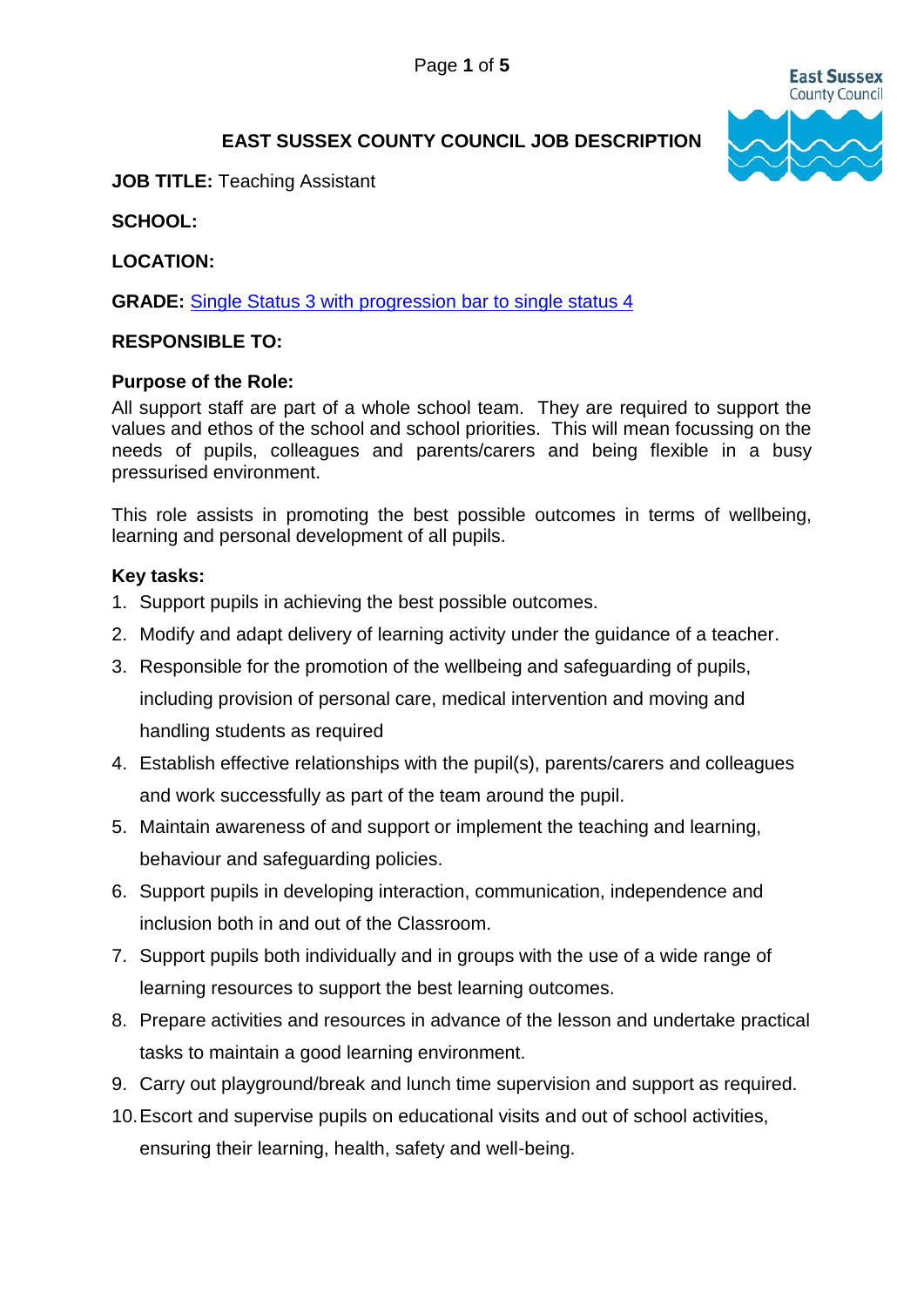- 11.Commitment to own personal development including attending training activities offered by the school to further knowledge
- 12.Carry out the above duties in accordance with all school policies. And maintain confidentiality at all times.
- 13.Provide objective and accurate feedback and reports on pupil progress as required.
- 14.Provide support in exams as required.

**Progression/appointment to Single Status 4 is dependent on a progression opportunity being advertised and these additional duties being required:**

15.Deliver whole class lessons and activities for up to 30% of employed time

throughout the school year.

16. Administer and assess routine tests and invigilate exams/tests.

This job description sets out the duties of the post at the time when it was drawn up. Such duties may vary from time to time without changing the general character of the duties or the level of responsibility entailed. Such variations are a common occurrence and cannot of themselves justify a reconsideration of the grading of the post.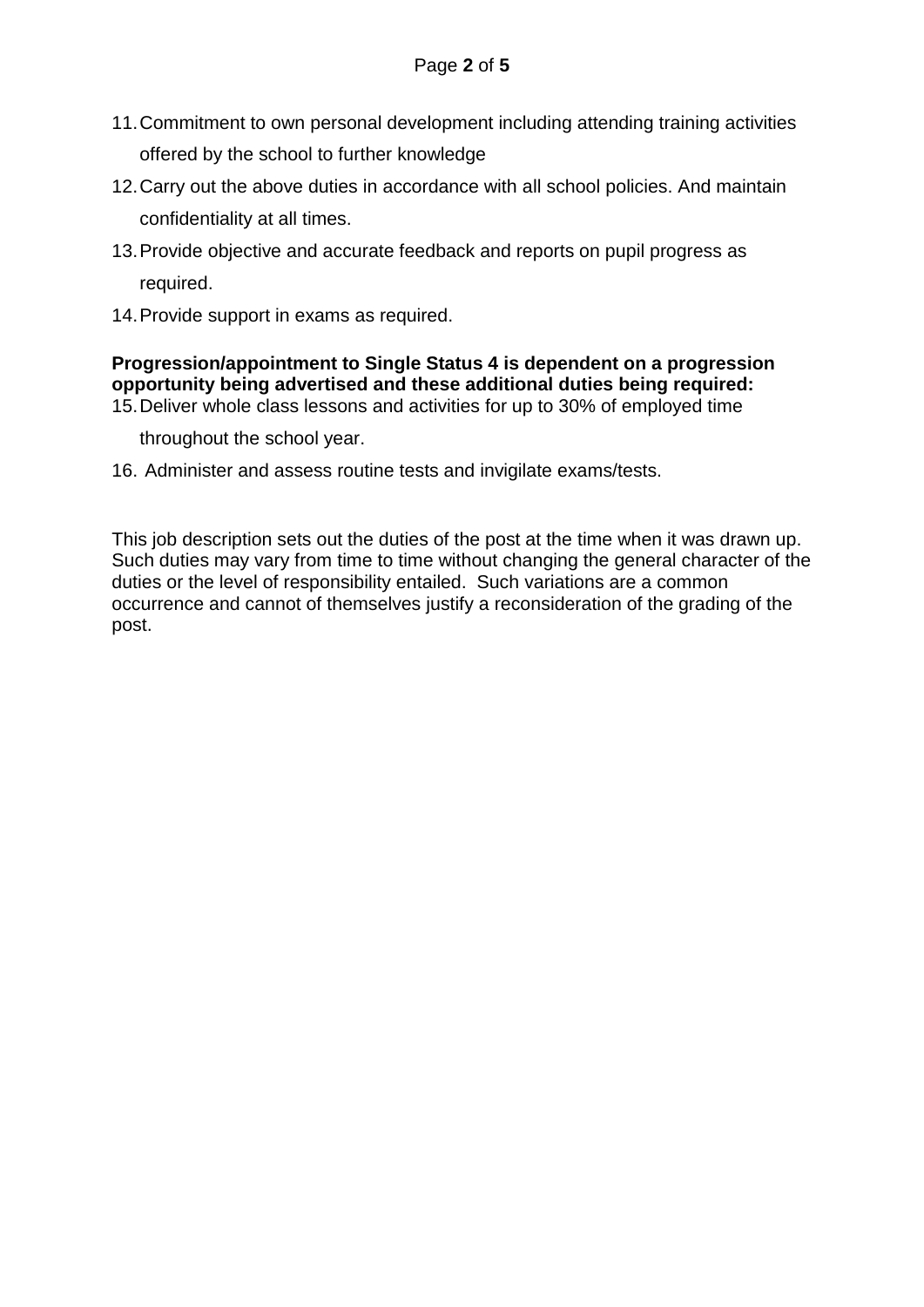# **EAST SUSSEX COUNTY COUNCIL PERSON SPECIFICATION**

## **Essential key skills and abilities**

These criteria will be assessed at the application and interview stage

- Ability to use language and other communication skills that pupils can understand and relate to
- Ability to establish effective relationships with pupils and empathise with their needs
- Ability to consistently and effectively implement agreed behaviour management strategies
- Ability to assess, adapt and learn from a situation to modify or adapt the activities
- Ability to assist in the recording of lessons and assessment as required by the teacher
- Ability to work effectively and supportively as a member of the school team
- Ability to work within and apply all policies
- Able to converse at ease with customer and provide advice in accurate spoken English (customers including the team around the children)

# **Desirable education and qualifications.**

These criteria will be evidenced via certificates, or at interview

• NVQ Level 2 for Teaching Assistants or equivalent

# **Essential knowledge**

These criteria will be assessed at the application and interview stage

- A good standard of written and spoken English
- A basic understanding of Mathematics
- A basic understanding of and use of IT, including the use of email
- Basic knowledge of safeguarding
- Basic knowledge of the school, the schools' values and ethos

Progression/appointment to Single Status 4 is dependent on demonstrating:

- Knowledge of teaching and learning strategies
- Ability to manage a whole class
- Demonstrate an ability to differentiate behaviours and a variety of needs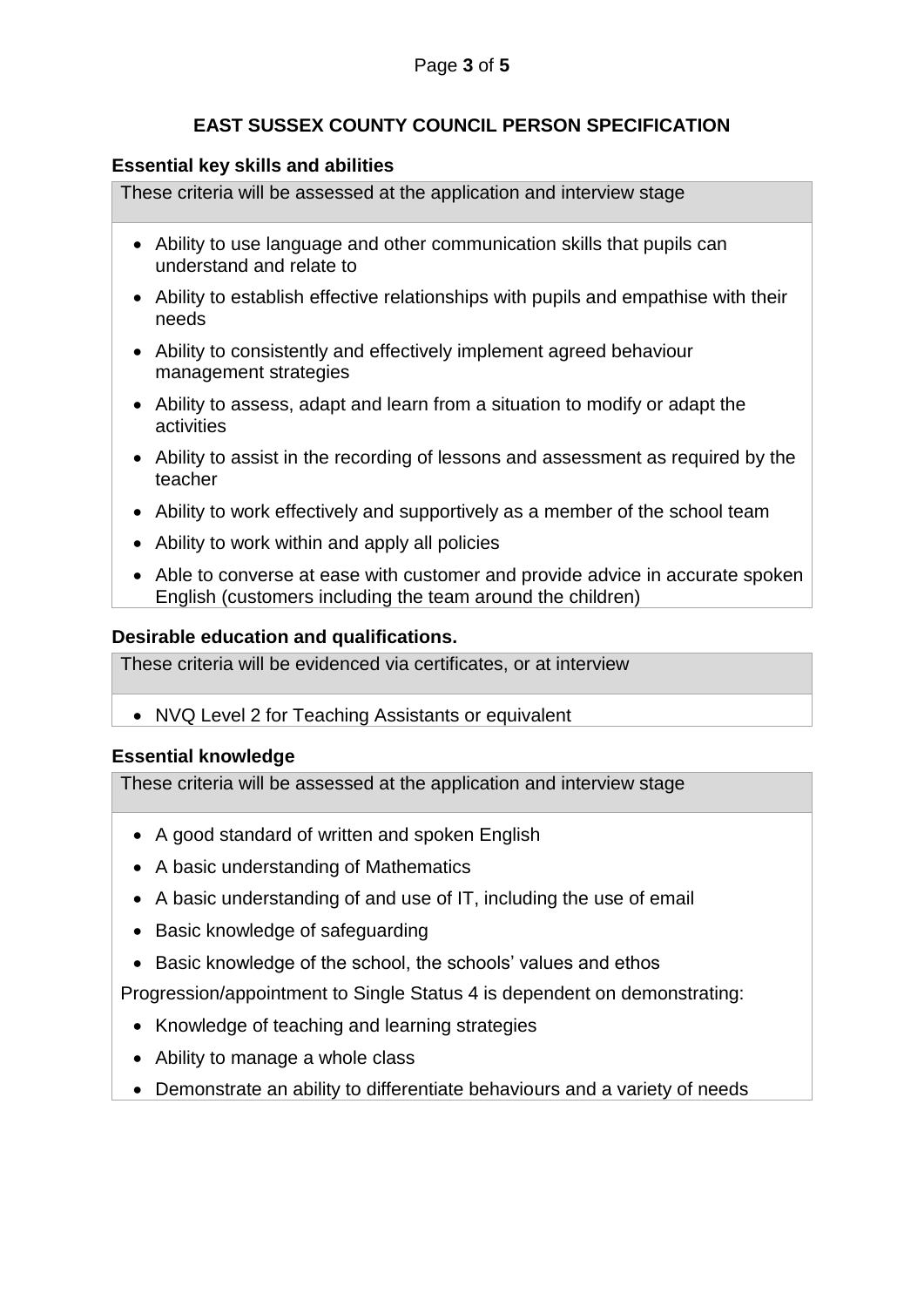## **Desirable knowledge**

These criteria will be assessed at the application and interview stage

- Awareness of the teaching and learning, behaviour and safeguarding policies
- Where appropriate, to know and apply positive handling techniques

#### **Essential experience**

These criteria will be assessed at the application and interview stage

 Experience of using a wide range of learning resources to support the best learning outcomes

### **Desirable experience**

These criteria will be assessed at the application and interview stage

 Experience of supporting children, including those with special educational needs

### **Other essential criteria**

These criteria will be assessed at the application and interview stage

- Commitment to own personal development including attending training activities offered by the school to further knowledge
- Commitment to maintain confidentiality on all school matters
- Willingness to work across the school as part of the school team in all years and subjects as required
- Able to demonstrate resilience
- Able to demonstrate commitment to the ethos of the school
- Empathetic
- Polite and professional manner
- Positive approach

**Date (drawn up): February 2022 Name of Officer(s) drawing up person specifications: Job Evaluation Reference: 11946**